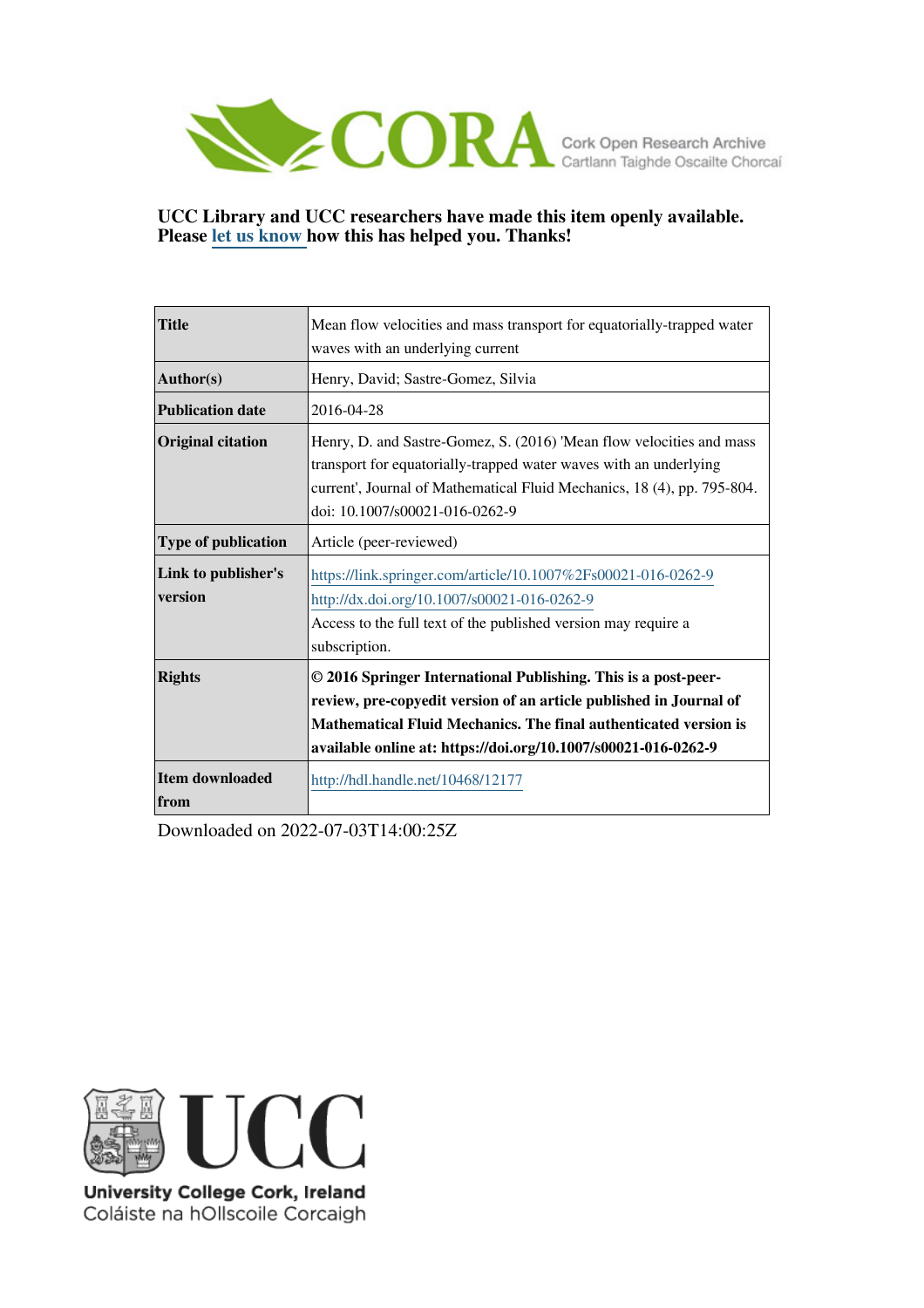# Mean flow velocities and mass transport for Equatorially-trapped water waves with an underlying current

David Henry and Silvia Sastre-Gómez

#### Abstract

In this paper we present an analysis of the mean flow velocities, and related mass transport, which are induced by certain Equatorially-trapped water waves. In particular, we examine a recently-derived exact and explicit solution to the geophysical governing equations in the  $\beta$ -plane approximation at the Equator which incorporates a constant underlying current.

Keywords: Geophysical water waves; explicit solutions; mean velocity; mass flow. MSC (2010): 76B15; 74G05; 86A05.

### 1 Introduction

The question of determining the fluid drift induced by the propagation of surface water waves is a fascinating issue and, despite pioneering work on this subject being instigated by Stokes as far back as the mid-1800's, it is still a highly curious and perplexing matter at even the most fundamental level. For instance, in the setting of periodic surface gravity water waves Stokes demonstrated by way of approximations [\[39\]](#page-13-0) that fluid particles experience a (mean) forward drift to the order of  $\epsilon^2$ , where  $\epsilon$  relates to the wave steepness. This drift is in a mean sense, whereby an average is taken over the wave period, and it is an inherently nonlinear phenomenon with regard to the order of wave amplitude. The subtleties of these drift properties may be illustrated by considering the classical assumption that for periodic irrotational wave motion it was assumed, at the linear level, that fluid particles follow closed trajectories [\[30\]](#page-12-0), whereas according to the Stokes drift phenomenon at the order of expansion  $\epsilon^2$  it is implied that at least some particle paths are non-closed. It is noteworthy that, with regard to particle trajectories for periodic irrotational water waves, it was recently proven by various methods that all particle paths throughout the fluid domain are indeed non-closed for flows induced by a wide-range of gravity (and capillary-gravity) waves, both in the approximate linear regime and for exact solutions of the fully nonlinear governing equations [\[6,](#page-11-0) [7,](#page-11-1) [8,](#page-11-2) [12,](#page-11-3) [15,](#page-12-1) [21,](#page-12-2) [22,](#page-12-3) [27,](#page-12-4) [33\]](#page-13-1). In recent decades, following the work of Longuet-Higgins, the study of mean drift velocities induced by surface wave motion was placed on a firmer theoretical footing for a broad range of fluid motions [\[1,](#page-11-4) [3,](#page-11-5) [31,](#page-12-5) [32\]](#page-13-2). It was observed that key features of the mean fluid drift velocity, or so-called Stokes' drift velocity, could be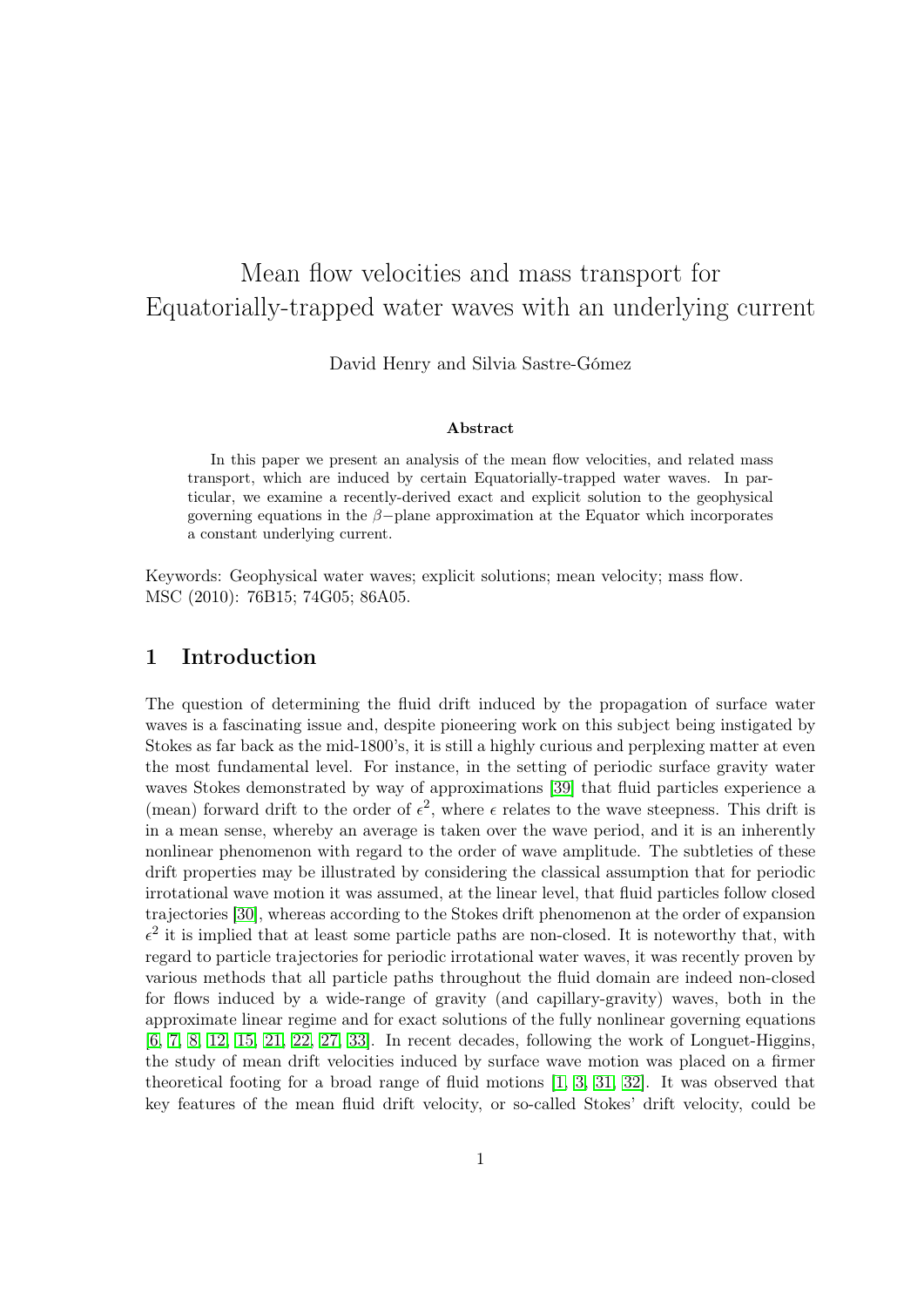characterised in terms of the mean Eulerian flow velocity and the mean Lagrangian flow velocity, whereby: Lagrange  $=$  Euler  $+$  Stokes. In spite of recent progress, determining the mean fluid flow velocities remains a highly complex and intricate issue from both a theoretical, and experimental [\[37,](#page-13-3) [41\]](#page-13-4), viewpoint.

In this paper we present an analysis of the mean flow velocities, and related mass transport, induced by certain Equatorially-trapped water waves. In particular, we examine a recently-derived [\[23\]](#page-12-6) exact solution for the geophysical governing equations in the  $\beta$ -plane approximation [\[14,](#page-12-7) [16,](#page-12-8) [17\]](#page-12-9) at the Equator. The form of this solution is explicit in terms of Lagrangian variables, and a benefit inherent in employing the Lagrangian framework is that fluid kinematics may often be described explicitly and with (relative) ease, [\[2,](#page-11-6) [4,](#page-11-7) [5,](#page-11-8) [9,](#page-11-9) [10,](#page-11-10) [11,](#page-11-11) [13,](#page-11-12) [18,](#page-12-10) [19,](#page-12-11) [20,](#page-12-12) [23,](#page-12-6) [25,](#page-12-13) [26,](#page-12-14) [28,](#page-12-15) [38,](#page-13-5) [40\]](#page-13-6). A significant complicating factor for the analysis undertaken in this paper, particularly with regard to determining the mean Eulerian flow velocity and subsequently the Stokes drift velocity, is the presence of a constant underlying current term in the solution given in [\[23\]](#page-12-6). This is in spite of the underlying current assuming a relatively simple manifestation in the Lagrangian formulation of the solution, along the lines of the underlying current terms which were introduced by Mollo-Christensen [\[36\]](#page-13-7) into Gerstner-type solutions in an attempt to model billows and various other complicating effects in both atmospheric and oceanographic situations. We also note that it is well established that currents play a vital role in Equatorial dynamics [\[9,](#page-11-9) [11,](#page-11-11) [14,](#page-12-7) [16,](#page-12-8) [29\]](#page-12-16), and interestingly a transverse Equatorial current can be incorporated into a Gerstner-like exact solution in the Equatorial f−plane formulation, cf. [\[24\]](#page-12-17). The paper is concluded with a brief discussion of some mass-transport properties of these Equatorially trapped waves.

# 2 The Equatorially trapped wave solution

### 2.1 Governing equations

We consider geophysical waves in the Equatorial region, where we assume that the earth is a perfect sphere of radius  $R = 6378$  km, and work in a reference frame rotating with the earth whose origin is fixed at the earth's surface, with the  $\{x, y, z\}$ -coordinate frame chosen so that the x-axis is pointing horizontally due east (the zonal direction), the  $y$ -axis is due north (meridional direction), and the z-axis is pointing vertically upwards and perpendicular to the earth's surface. The governing equations for geophysical ocean waves are given by

$$
u_t + uu_x + vu_y + wu_z + 2\Omega w \cos \Phi - 2\Omega v \sin \Phi = -\frac{1}{\rho} P_x \tag{2.1a}
$$

<span id="page-2-0"></span>
$$
v_t + uv_x + vv_y + wv_z + 2\Omega u \sin \Phi = -\frac{1}{\rho} P_y \tag{2.1b}
$$

$$
w_t + uw_x + vw_y + ww_z - 2\Omega u \cos \Phi = -\frac{1}{\rho}P_z - g,\tag{2.1c}
$$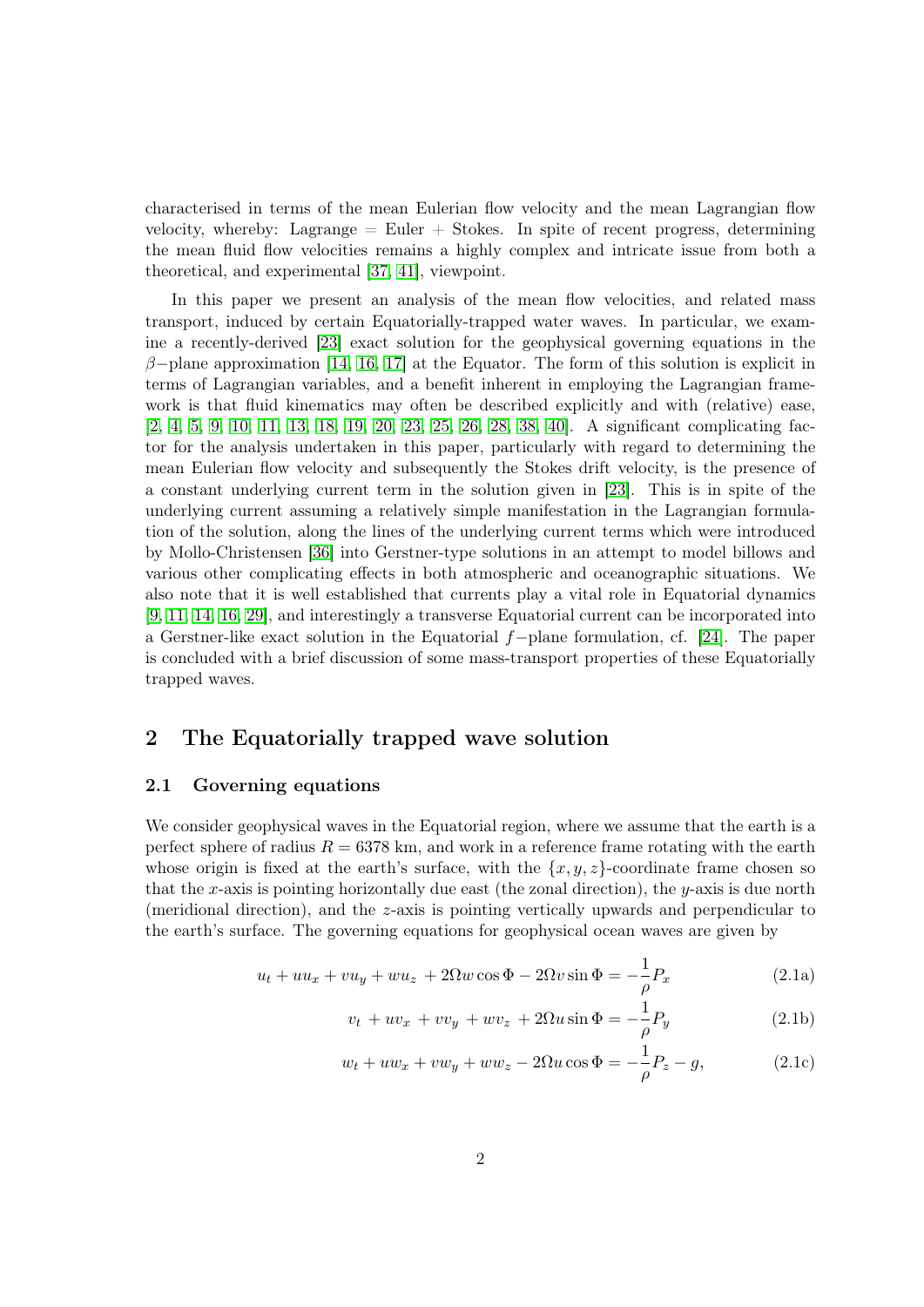together with the mass conservation equation

<span id="page-3-2"></span>
$$
\rho_t + u\rho_x + v\rho_y + w\rho_z = 0\tag{2.2a}
$$

and the equation of incompressibility

<span id="page-3-3"></span>
$$
u_x + v_y + w_z = 0.
$$
 (2.2b)

Here  $\Phi$  represents the latitude,  $(u, v, w)$  is the fluid velocity,  $\Omega = 73.10^{-6}$  rad/s is the (constant) rotational speed of earth [\[16\]](#page-12-8),  $g = 9.8 \text{ m/s}^{-2}$  is the gravitational constant,  $\rho$ is the water density, and  $P$  is the pressure. We are interested in Equatorial waves, that is, geophysical ocean waves in a region which is within  $2<sup>o</sup>$  latitude of the Equator. Since the latitude is small, we may use the approximations  $\sin \Phi \approx \Phi$ , and  $\cos \Phi \approx 1$ , and thus linearising the Coriolis force leads to the  $\beta$ -plane approximation to equations [\(2.1\)](#page-2-0) given by

$$
u_t + uu_x + vu_y + wu_z + 2\Omega w - \beta yv = -\frac{1}{\rho} P_x
$$
  

$$
v_t + uv_x + vv_y + wv_z + \beta yu = -\frac{1}{\rho} P_y
$$
  

$$
w_t + uw_x + vw_y + ww_z - 2\Omega u = -\frac{1}{\rho} P_z - g,
$$
  
(2.2c)

where  $\beta = 2\Omega/R = 2.28 \cdot 10^{-11} \text{ m}^{-1} \text{s}^{-1}$ . The relevant boundary conditions are the kinematic boundary conditions

<span id="page-3-0"></span>
$$
w = \eta_t + u\eta_x + v\eta_y \text{ on } z = \eta(x, y, t),\tag{2.2d}
$$

<span id="page-3-1"></span>
$$
P = P_{atm} \text{ on } z = \eta(x, y, t),\tag{2.2e}
$$

where  $P_{atm}$  is the (constant) atmospheric pressure, and  $\eta(x, y, t)$  is the free surface. The boundary condition [\(2.2d\)](#page-3-0) states that all the particles in the surface will stay in the surface for all time t, and the boundary condition  $(2.2e)$  decouples the water flow from the motion of the air above. Finally, we assume the water to be infinitely deep, with the flow converging rapidly with depth to a uniform zonal current, that is,

$$
(u, v, w) \rightarrow (-c_0, 0, 0) \text{ as } z \rightarrow -\infty. \tag{2.2f}
$$

The set of equations [\(2.2\)](#page-3-2) comprises the governing equations for the  $\beta$ −plane approximation of geophysical ocean waves with a constant underlying current.

#### 2.2 Exact solution

In this section we briefly describe the exact solution of the  $\beta$ -plane governing equations [\(2.2\)](#page-3-2) which was presented in [\[23\]](#page-12-6). This solution prescribes a three-dimensional eastwardpropagating steady geophysical wave in the presence of a constant underlying current of magnitude  $|c_0|$ . The wave-like term is periodic in the zonal direction and it has a constant phasespeed  $c > 0$ . Furthermore, the wave is Equatorially trapped, exhibiting a strong exponential decay away from the Equator. Equatorially trapped waves which are symmetric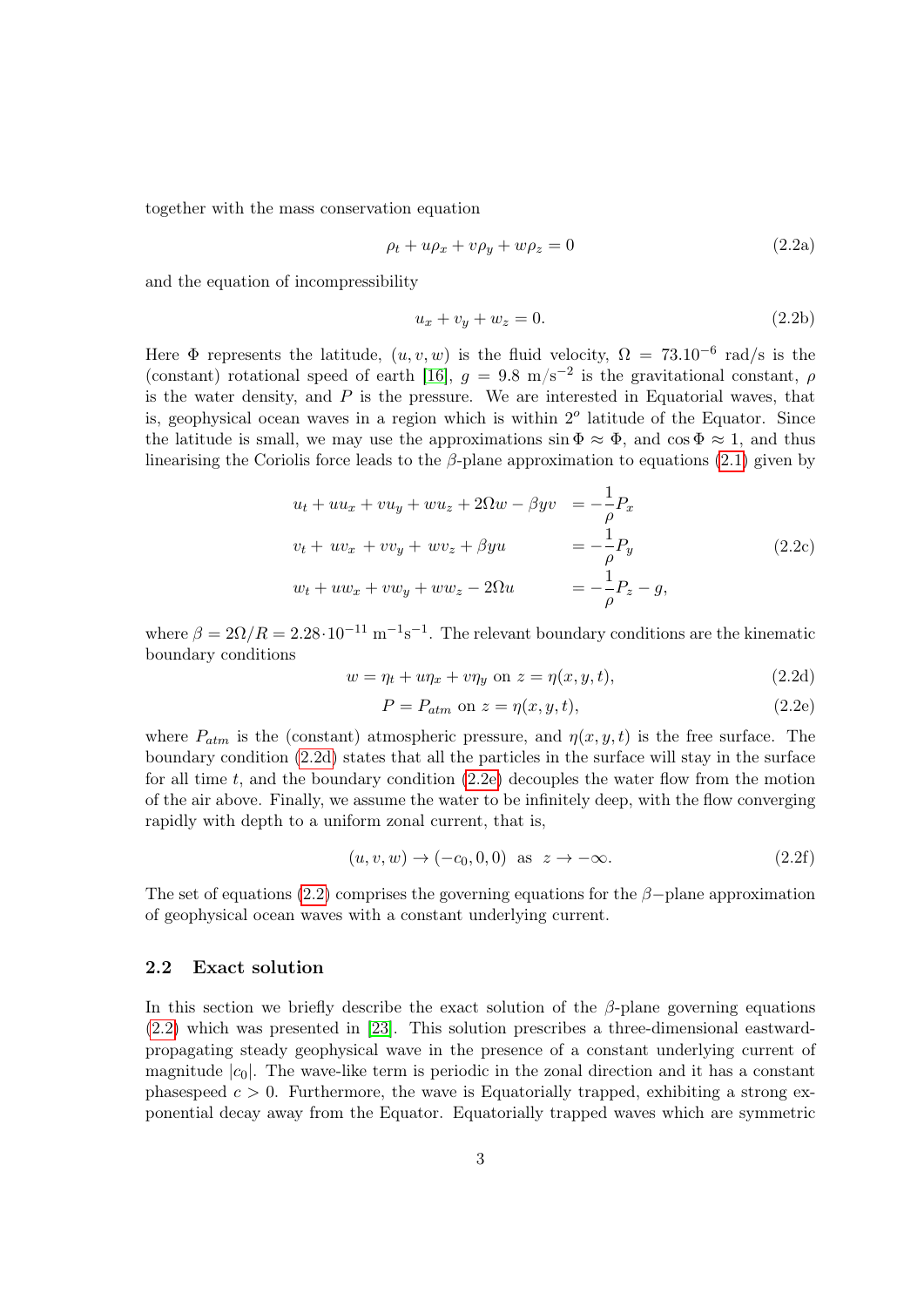about the Equator and propagate eastward are known to exist, and they are regarded as an important factor in a possible explanation of the El Niño phenomenon (cf. [\[14,](#page-12-7) [16,](#page-12-8) [17\]](#page-12-9)). The solution of [\(2.2\)](#page-3-2) we present is formulated in the Lagrangian framework, whereby the evolution in time of individual fluid particles is prescribed [\[2\]](#page-11-6). In this Lagrangian formulation the Eulerian coordinates of fluid particles  $(x, y, z)$  are expressed as functions of the Lagrangian labelling variables  $(q, r, s) \in (\mathbb{R}, (-\infty, r_0), \mathcal{I})$ , and time t, as follows:

<span id="page-4-0"></span>
$$
x = q - c_0 t - \frac{1}{k} e^{k[r - f(s)]} \sin [k(q - ct)], \qquad (2.3a)
$$

$$
y = s,\tag{2.3b}
$$

$$
z = r + \frac{1}{k} e^{k[r - f(s)]} \cos[k(q - ct)],
$$
\n(2.3c)

where  $r_0 < 0$  and k is the wavenumber defined by  $k = 2\pi/L$ , and where L is the (fixed) wavelength. For  $c_0 > 0$  the underlying current is adverse, while for  $c_0 < 0$  the current is following, and we see below that the sign of the current determines whether  $\mathcal I$  is the real line  $\mathbb R$  or a finite interval. The function  $f(s)$  determines the decay of the particle oscillations in the latitudinal direction away from the equator and it is given by

<span id="page-4-4"></span><span id="page-4-1"></span>
$$
f(s) = \frac{c\beta}{2\gamma}s^2,\tag{2.4}
$$

where  $\gamma := 2\Omega c_0 + g$  (>0) is a "modified gravity" term and we make the (physically reasonable) assumption that  $c_0 > -\frac{g}{2\Omega}$ . For notational convenience let us choose

$$
\xi = k(r - f(s)), \ \theta = k(q - ct).
$$

Then the Jacobian matrix of the transformation [\(2.3\)](#page-4-0) is given by

$$
\left(\frac{\partial(x,y,z)}{\partial(q,s,r)}\right) = \begin{pmatrix} 1 - e^{\xi}\cos\theta & 0 & -e^{\xi}\sin\theta\\ f_s e^{\xi}\sin\theta & 1 & -f_s e^{\xi}\cos\theta\\ -e^{\xi}\sin\theta & 0 & 1 + e^{\xi}\cos\theta \end{pmatrix},
$$
\n(2.5)

<span id="page-4-3"></span>which has the time-independent determinant  $1 - e^{2\xi}$ . Consequently the flow defined by [\(2.3\)](#page-4-0) is volume preserving, ensuring that [\(2.2b\)](#page-3-3) holds in the Eulerian setting [\[2\]](#page-11-6). Since the solution [\(2.3\)](#page-4-0) is explicit in the Lagrangian formulation, we may immediately discern some qualitative properties of the physical fluid motion. Indeed, a significant benefit of working in the Lagrangain framework is that the fluid kinematics can often be described explicitly and with relative ease. In the case above we calculate the velocity field directly from [\(2.3\)](#page-4-0) to get

<span id="page-4-2"></span>
$$
u(q,r,s;t) = \frac{Dx}{Dt} = ce^{\xi}\cos\theta - c_0,
$$
\n(2.6a)

$$
v(q, r, s; t) = \frac{Dy}{Dt} = 0,
$$
\n(2.6b)

$$
w(q, r, s; t) = \frac{Dz}{Dt} = ce^{\xi} \sin \theta,
$$
\n(2.6c)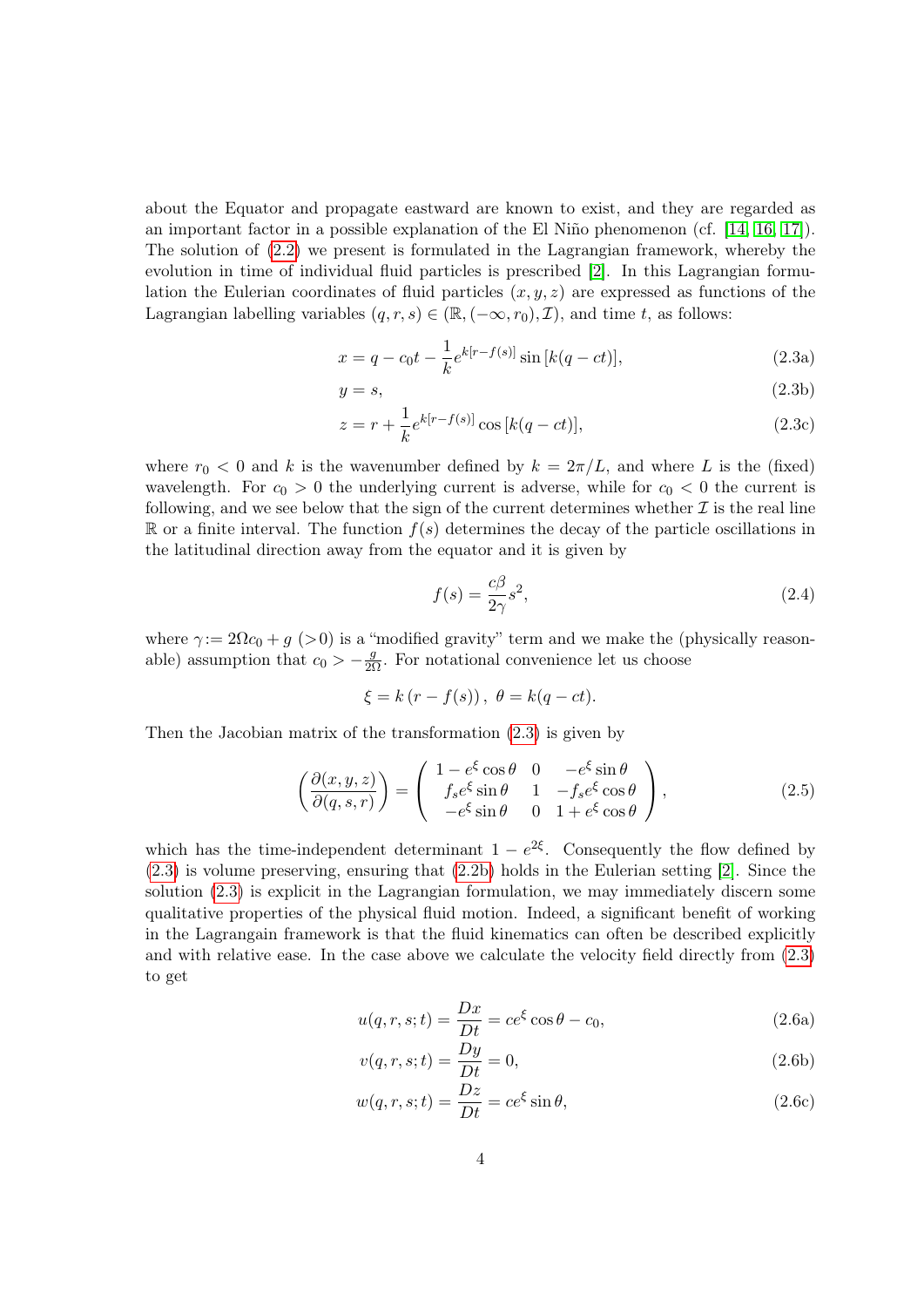where  $D/Dt$  is the material (or convective) derivative with respect to Eulerian variables. For fixed latitudes, that is for every fixed s, the system  $(2.3)$  describes the flow beneath a surface wave propagating eastwards at constant speed c determined by the dispersion relation  $(2.10)$ below. Additionally, for fixed latitudes the free surface  $z = \eta(x, y, t)$  is obtained by setting  $r = r_0(s)$  in [\(2.3c\)](#page-4-1), where  $r_0(s) < r_0$  is the unique solution to

<span id="page-5-1"></span>
$$
\frac{e^{2k[r(s)-\frac{c\beta}{2\gamma}s^2]}}{2k} - r(s) + \frac{c_0\beta}{2\gamma}s^2 - \frac{e^{2kr_0}}{2k} + r_0 = 0,
$$
\n(2.7)

The existence of a unique solution  $r(s)$  to  $(2.7)$  for  $|s| > 0$  is equivalent to the condition

<span id="page-5-2"></span>
$$
\frac{e^{2k[r_0 - \frac{c\beta}{2\gamma}s^2]}}{2k} + \frac{c_0\beta}{2\gamma}s^2 < \frac{e^{2kr_0}}{2k},\tag{2.8}
$$

cf. [\[23\]](#page-12-6) for details. For  $c_0 \leq 0$ , it is easy to see that condition [\(2.8\)](#page-5-2) holds for all  $s \in \mathbb{R}$ . For  $c_0 > 0$ , condition [\(2.8\)](#page-5-2) will hold for restricted values of s on a finite interval  $\mathcal I$  which depends on the magnitude  $|c_0|$  of the current. For our present purposes we remark that, given a current with  $c_0 > 0$ , for a unique solution of [\(2.7\)](#page-5-1) to exist it is necessary that

<span id="page-5-3"></span>
$$
c_0 < ce^{2kr_0},\tag{2.9}
$$

and accordingly [\(2.3\)](#page-4-0) represents a dynamically possible solution of [\(2.2\)](#page-3-2). Since  $c_0 \neq c$  (by [\(2.9\)](#page-5-3)) it follows that the dispersion relation for the wave takes the form

<span id="page-5-0"></span>
$$
c = \frac{\sqrt{\Omega^2 + k\gamma} - \Omega}{k} = \frac{\sqrt{\Omega^2 + k(2\Omega c_0 + g)} - \Omega}{k} > 0.
$$
\n(2.10)

We remark that if  $c_0 = c$  then the dispersion relation for the wave would take the form  $c = \sqrt{g/k}$ . Hence, in this situation geophysical Coriolis effects have no bearing on the dispersion relation, which instead matches that of the celebrated Gerstner's wave solution [\[5,](#page-11-8) [7,](#page-11-1) [20\]](#page-12-12) for deep-water gravity waves. This observation leads us to infer that precluding the case  $c_0 = c$ , as is consistent with condition [\(2.9\)](#page-5-3), is natural in the context of geophysical water waves (cf. [\[23\]](#page-12-6) for details on the dispersion relations). Finally, we note that at fixed latitudes  $s = s_*$  the crest and trough levels of the wave surface profile are prescribed in terms of the Lagrangian parameters by

$$
z_{\pm}(s_*) = r_0(s_*) \pm \frac{1}{k} e^{k[r_0(s_*) - f(s_*)]}.
$$

## 3 Mean velocities and Stokes drift

In this section we analyse the effect that the constant underlying current has with respect to both the mean Lagrangian and Eulerian flow velocities induced by the exact solution [\(2.3\)](#page-4-0). In [\[13\]](#page-11-12) it was shown that in the absence of a current, that is for  $c_0 = 0$ , the mean Lagrangian velocity is zero and the mean Eulerian velocity flows westwards. Hence, in the absence of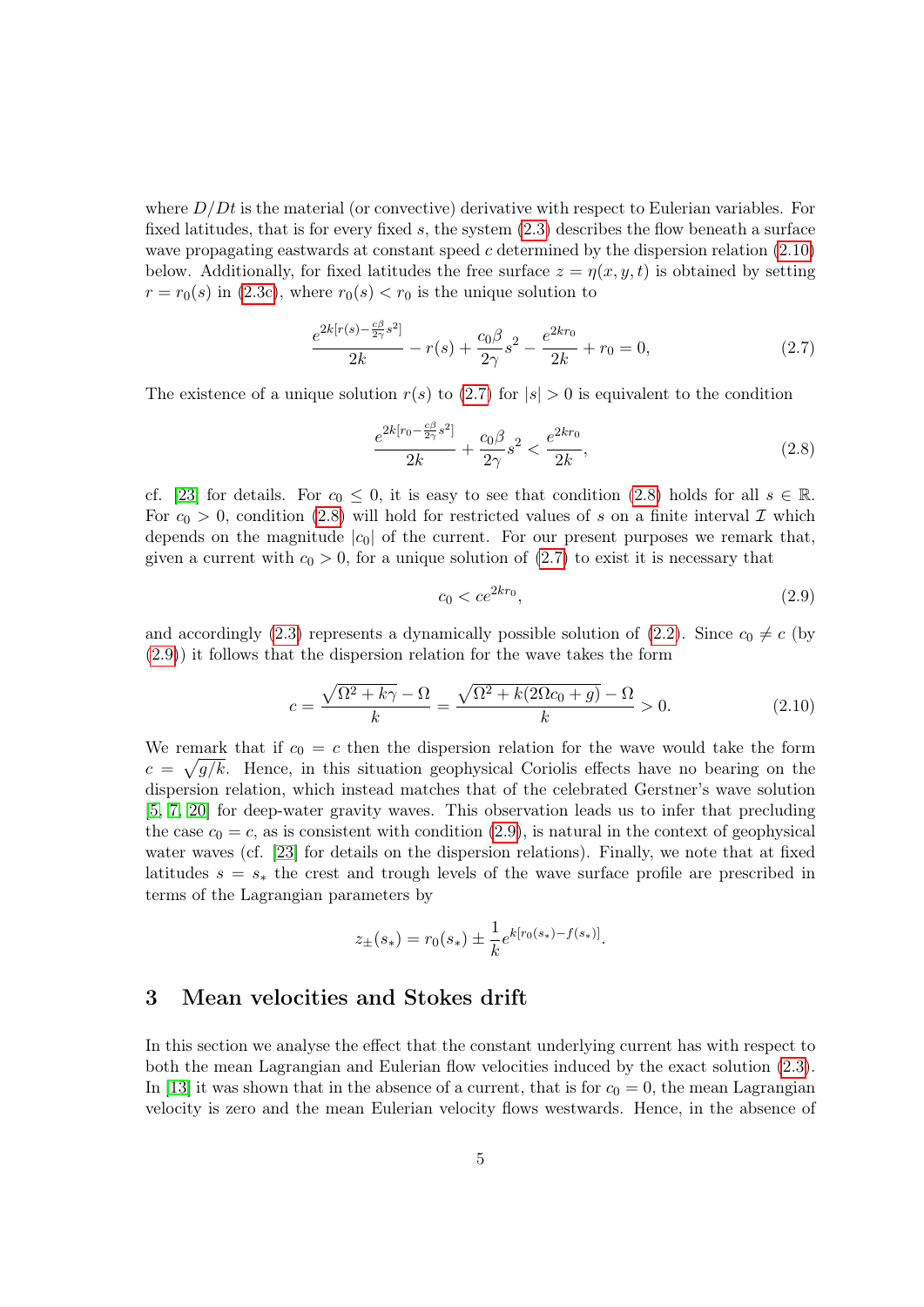the current the Stokes drift (or mean Stokes flow velocity), which which is the difference in the mean Lagrangian and Eulerian velocities [\[31,](#page-12-5) [32\]](#page-13-2), is eastwards. Here we show that the situation is far more complex in the presence of an underlying current, in particular when determining the mean Eulerian velocity. Throughout the following considerations we fix the latitude by setting  $s = s_*$ .

#### 3.1 Mean Lagrangian flow velocity

The mean Lagrangian flow velocity (also known as the mass-transport velocity [\[31\]](#page-12-5)) at a point in the fluid domain is the mean velocity over a wave period of a marked fluid particle which originates at that point. For the exact solution  $(2.3)$  we may calculate the average of the horizontal velocity u in [\(2.6a\)](#page-4-2) over a wave period  $T = L/c$  as follows:

$$
\langle u \rangle_L = \frac{1}{T} \int_0^T u(q - ct, s, r) dt
$$
  
=  $\frac{ce^{\xi}}{T} \int_0^T \cos[k(q - ct)] dt - \frac{1}{T} \int_0^T c_0 dt = -c_0,$  (3.1)

where we have used the fact that the first integral on the left-hand side above vanishes. It is immediately apparent that the mean Lagrangian flow velocity is either westwards or eastwards, depending on whether the sign of  $c_0$  is positive or negative respectively. When  $c_0 = 0$  the mean Lagrangian velocity is zero, which concurs with the result of [\[13\]](#page-11-12), and in this light the form of the mean Lagrangian flow velocity above is not particularly surprising considering the explicit manner in which  $c_0$  appears in the expression for the Lagrangian velocity [\(2.6a\)](#page-4-2). We note that the expression for the mean Lagrangian velocity is independent of both the latitude s, and the location in the fluid domain where the fluid parcel originates.

#### 3.2 Mean Eulerian flow velocity

When working in the Eulerian setting matters are greatly complicated by the presence of the underlying current. The mean Eulerian flow velocity at a fixed-point in the fluid domain is the Eulerian fluid velocity at that fixed-point averaged over a wave period. In the case of the velocity field [\(2.6\)](#page-4-3) the mean Eulerian flow velocity may be computed by taking the mean over a wave period of the horizontal velocity [\(2.6a\)](#page-4-2) at any fixed-depth beneath the wave trough. Letting  $z = z_-(s_*)$  denote the vertical position of the wave trough level, we fix a depth  $z = z_0 < z_-(s_*)$ . This fixed depth  $z = z_0$  may be characterised in terms of Lagrangian variables, using [\(2.3c\)](#page-4-1), by the equation

<span id="page-6-0"></span>
$$
z_0 = R + \frac{1}{k} e^{\xi(R)} \cos \theta, \qquad (3.2)
$$

where we denote by  $r = R(q-ct; s_*, z_0)$  the functional relationship induced by relation [\(3.2\)](#page-6-0) between the otherwise independent variables  $r$  and  $q$ , as follows from the implicit function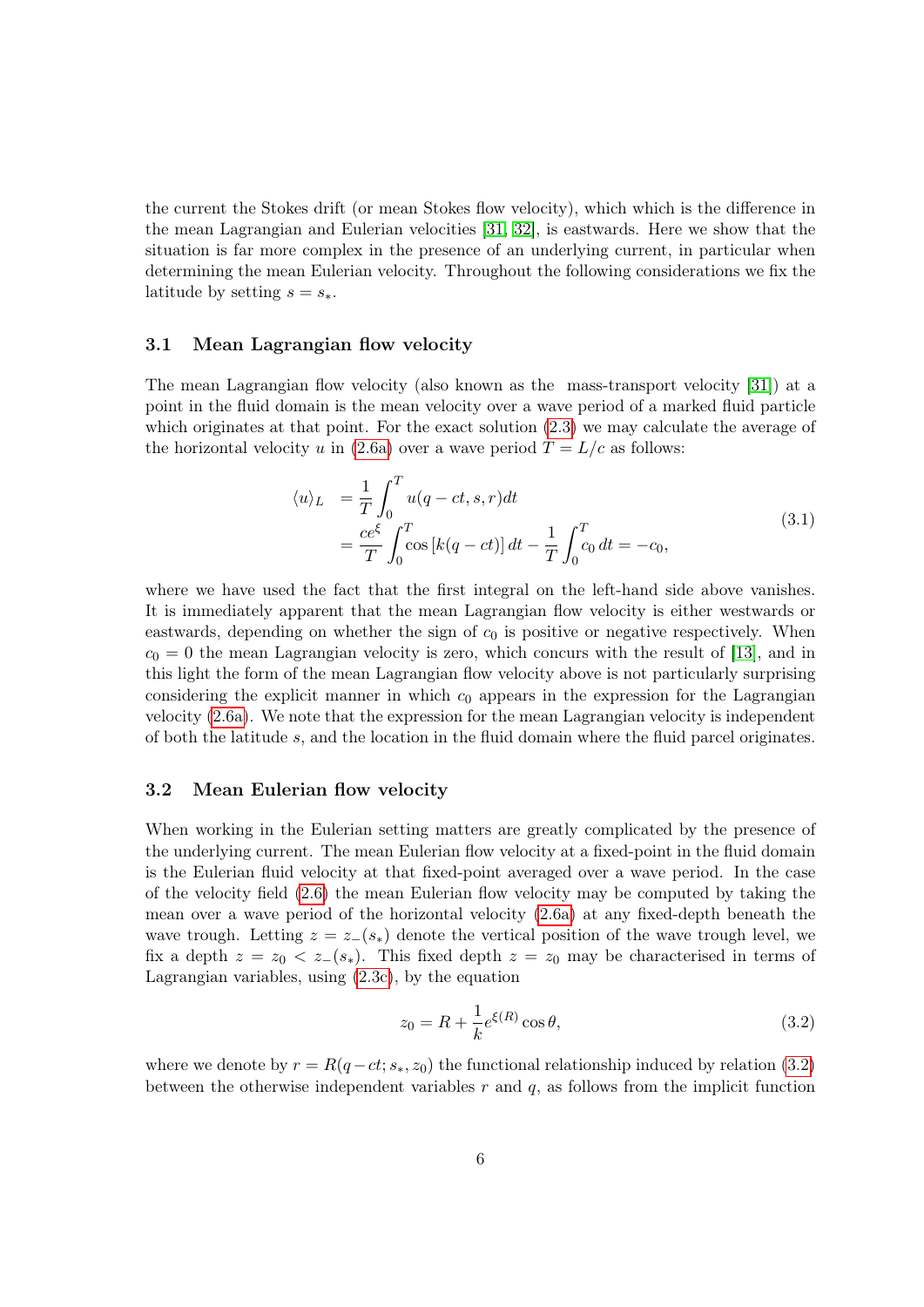theorem. We note that a consequence of  $(3.2)$  is that R is periodic in the q-variable, with period L. Differentiating  $(3.2)$  with respect to q yields

$$
0 = R_q + R_q e^{\xi(R(q))} \cos \theta - e^{\xi(R(q))} \sin \theta,
$$

that is

<span id="page-7-0"></span>
$$
R_q = \frac{e^{\xi} \sin \theta}{1 + e^{\xi} \cos \theta}.
$$
\n(3.3)

We note from [\(3.3\)](#page-7-0) that R is maximised or minimised with respect to q whenever  $\sin \theta = 0$ , and therefore for a fixed-depth  $z_0$  the maximal and minimal values achieved by R are given implicitly by the relations

$$
z_0 = R \pm \frac{1}{k} e^{\xi(R)},
$$

where the positive (negative) sign corresponds to the minimal (maximal) value of  $R$ , respectively. To compute the Eulerian mean velocity  $\langle u \rangle_E(s_*, z_0)$  at latitude  $s_*$  and depth  $z_0 \leq z_-(s_*)$  we examine

$$
c + \langle u \rangle_E(s_*, z_0) = \frac{1}{T} \int_0^T [c + u(x - ct, y, z_0)] dt.
$$
  
= 
$$
\frac{1}{L} \int_0^L [c + u(x - ct, y, z_0)] dx,
$$

which upon transforming, by way of  $(2.3)$ , to the labelling variables  $(q, s, r)$ , and invoking functional periodicity with respect to the  $q$ −variable, we get

$$
c + \langle u \rangle_E(s_*, z_0) = \frac{1}{L} \int_0^L \left[c + u(q - ct, s_*, R(q - ct; s_*, z_0))\right] \frac{\partial x}{\partial q} dq.
$$

By differentiating x in  $(2.3a)$  with respect to q, using  $(2.6a)$ , and taking into account  $(3.3)$ , we obtain

$$
c + \langle u \rangle_E(s, z_0) = \frac{1}{L} \int_0^L \left[ c + ce^{\xi(R(q))} \cos \theta - c_0 \right] \left[ 1 - e^{\xi(R(q))} \cos \theta - e^{\xi(R(q))} R_q \sin \theta \right] dq
$$
  

$$
= \frac{1}{L} \int_0^L c \left( 1 + e^{\xi(R(q))} \cos \theta \right) \frac{1 - e^{2\xi(R(q))}}{1 + e^{\xi(R(q))} \cos \theta} dq - \frac{c_0}{L} \int_0^L \frac{1 - e^{2\xi(R(q))}}{1 + e^{\xi(R(q))} \cos \theta} dq
$$
  

$$
= c - \frac{c}{L} \int_0^L e^{2\xi(R(q))} dq - \frac{c_0}{L} \int_0^L \frac{1 - e^{2\xi(R(q))}}{1 + e^{\xi(R(q))} \cos \theta} dq.
$$

Therefore the mean Eulerian velocity is given by the relation

<span id="page-7-1"></span>
$$
\langle u \rangle_E(s_*, z_0) = -\frac{c}{L} \int_0^L e^{2\xi(R(q))} dq - \frac{c_0}{L} \int_0^L \frac{1 - e^{2\xi(R(q))}}{1 + e^{\xi(R(q))} \cos(k[q - ct])} dq.
$$
 (3.4)

The presence of a non-zero underlying current  $c_0$  adds a significant complicating factor to expression [\(3.4\)](#page-7-1), and in particular the sign (and hence direction) of the mean Eulerian velocity is not easily discernible from the above expression in general. Nevertheless, depending on the size and direction of the current  $c_0$ , we may obtain estimates which determine the direction of the mean Eulerian velocity following from the inequalities

$$
\int_0^L \frac{1 - e^{2\xi}}{1 + e^{\xi}} dq \le \int_0^L \frac{1 - e^{2\xi}}{1 + e^{\xi} \cos \theta} dq \le \int_0^L \frac{1 - e^{2\xi}}{1 - e^{\xi}} dq.
$$
\n(3.5)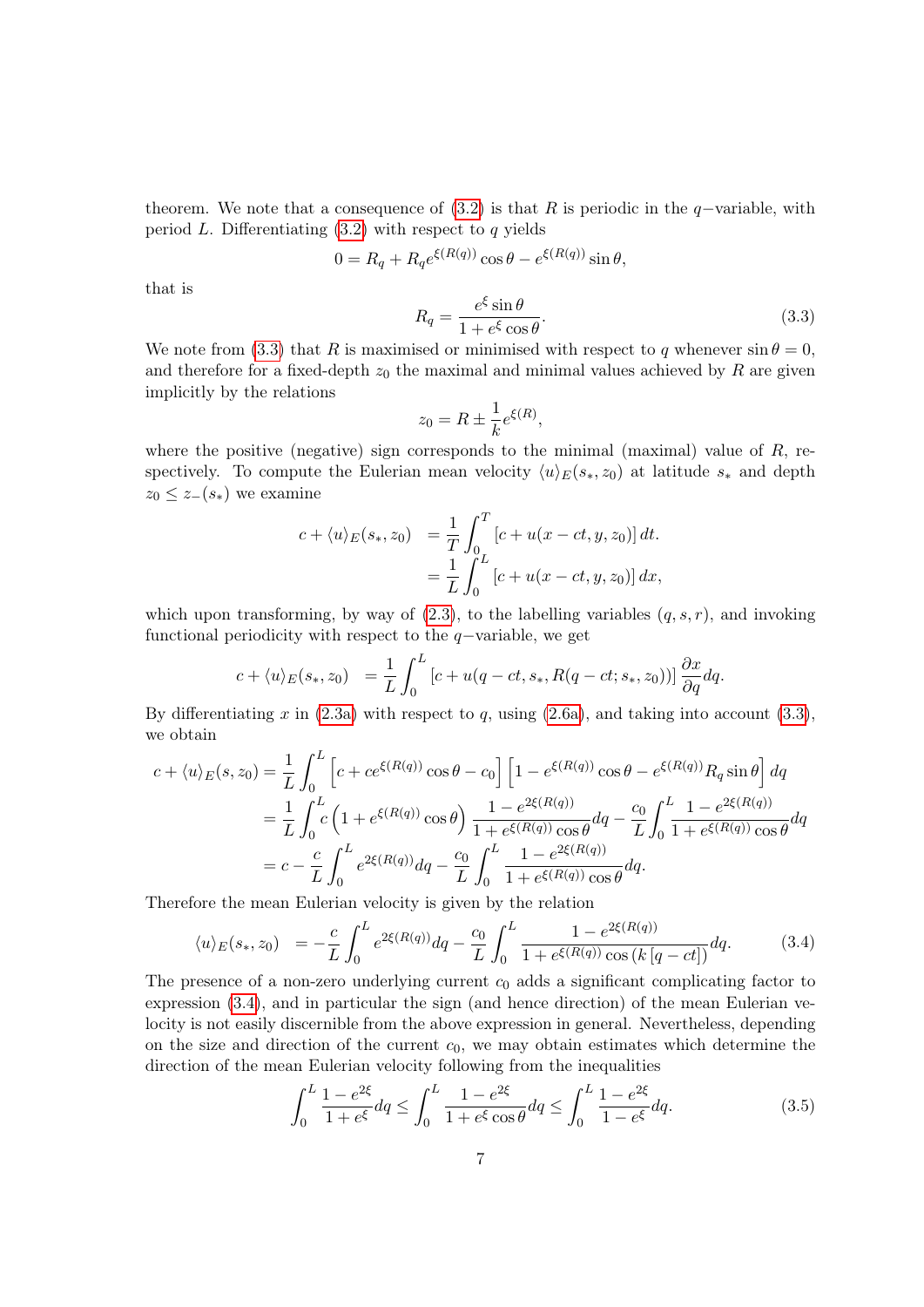#### **3.2.1** The case  $c_0 > 0$ :

First of all let us study the case when  $c_0$  is positive, which represents an underlying adverse current in the Lagrangian variables. The second integral term on the right-hand side of inequality [\(3.4\)](#page-7-1) satisfies

<span id="page-8-0"></span>
$$
-\frac{c_0}{L} \int_0^L \frac{1 - e^{2\xi}}{1 - e^{\xi}} dq \le -\frac{c_0}{L} \int_0^L \frac{1 - e^{2\xi}}{1 + e^{\xi} \cos \theta} dq \le -\frac{c_0}{L} \int_0^L \frac{1 - e^{2\xi}}{1 + e^{\xi}} dq.
$$
 (3.6)

Since  $0 < c_0 < ce^{2kr_0} < c$  from [\(2.9\)](#page-5-3), equation [\(3.6\)](#page-8-0) yields

$$
\langle u \rangle_E \le -\frac{c}{L} \int_0^L e^{2\xi} dq - \frac{c_0}{L} \int_0^L \frac{1 - e^{2\xi}}{1 + e^{\xi}} dq \le -\frac{c_0}{L} \int_0^L \frac{1 + e^{3\xi}}{1 + e^{\xi}} dq < 0. \tag{3.7}
$$

Therefore the mean Eulerian flow velocity is westwards for all admissible values of  $c_0$  for which [\(2.9\)](#page-5-3) holds. To get an idea of the range of the mean Eulerian flow we note that

$$
\langle u \rangle_E \ge -\frac{c}{L} \int_0^L e^{2\xi} dq - \frac{c_0}{L} \int_0^L \frac{1 - e^{2\xi}}{1 - e^{\xi}} dq \ge -\frac{c}{L} \int_0^L \frac{1 - e^{3\xi}}{1 - e^{\xi}} dq. \tag{3.8}
$$

Hence, since  $\xi \le kR < kr_0 < 0$ , we see that for all latitudes s and depths  $z_0 < z_-(s)$  the mean Eulerian flow velocity is in the range

$$
\langle u \rangle_E(s, z_0) \in \left( -c \frac{1 - e^{3kr_0}}{1 - e^{kr_0}}, 0 \right). \tag{3.9}
$$

That the mean Eulerian flow is westward for an adverse current is not surprising, since in the absence of the current the mean Eulerian flow is westward (cf. [\[13\]](#page-11-12)) and the presence of the adverse current term in [\(3.4\)](#page-7-1) merely serves to exacerbate this effect.

### 3.2.2 The case  $c_0 \leq 0$ :

The case when  $c_0$  is nonpositive,  $c_0 \leq 0$ , represents an underlying following current. In this case the influence that the current has on the mean Eulerian flow in [\(3.4\)](#page-7-1) is complex and difficult to discern, and it is not generally possible to analytically determine its effect directly from expression [\(3.4\)](#page-7-1). Nonetheless, we can deduce some broad characteristics of the flow by working as follows. The mean Eulerian velocity [\(3.4\)](#page-7-1) is westwards, that is  $\langle u \rangle_E(s_*, z_0) < 0$ , if

$$
-\frac{c_0}{L} \int_0^L \frac{1 - e^{2\xi(R(q))}}{1 + e^{\xi(R(q))}\cos\theta} dq \le -\frac{c_0}{L} \int_0^L \frac{1 - e^{2\xi(R(q))}}{1 - e^{\xi(R(q))}} dq
$$
  

$$
\le -c_0 \max_{q \in [0,L]} \frac{1 - e^{2\xi(R(q))}}{1 - e^{\xi(R(q))}} < c \min_{q \in [0,L]} e^{2\xi(R(q))} \le \frac{c}{L} \int_0^L e^{2\xi(R(q))} dq.
$$

These series of inequalities hold, and accordingly  $\langle u \rangle_E(s_*, z_0) < 0$ , if

<span id="page-8-1"></span>
$$
c_0 > -c \min_{q \in [0,L]} \frac{e^{2k(R(q;z_0) - f(s_*))} \left(1 - e^{k(R(q;z_0) - f(s_*))}\right)}{1 - e^{2k(R(q;z_0) - f(s_*))}}.
$$
\n(3.10)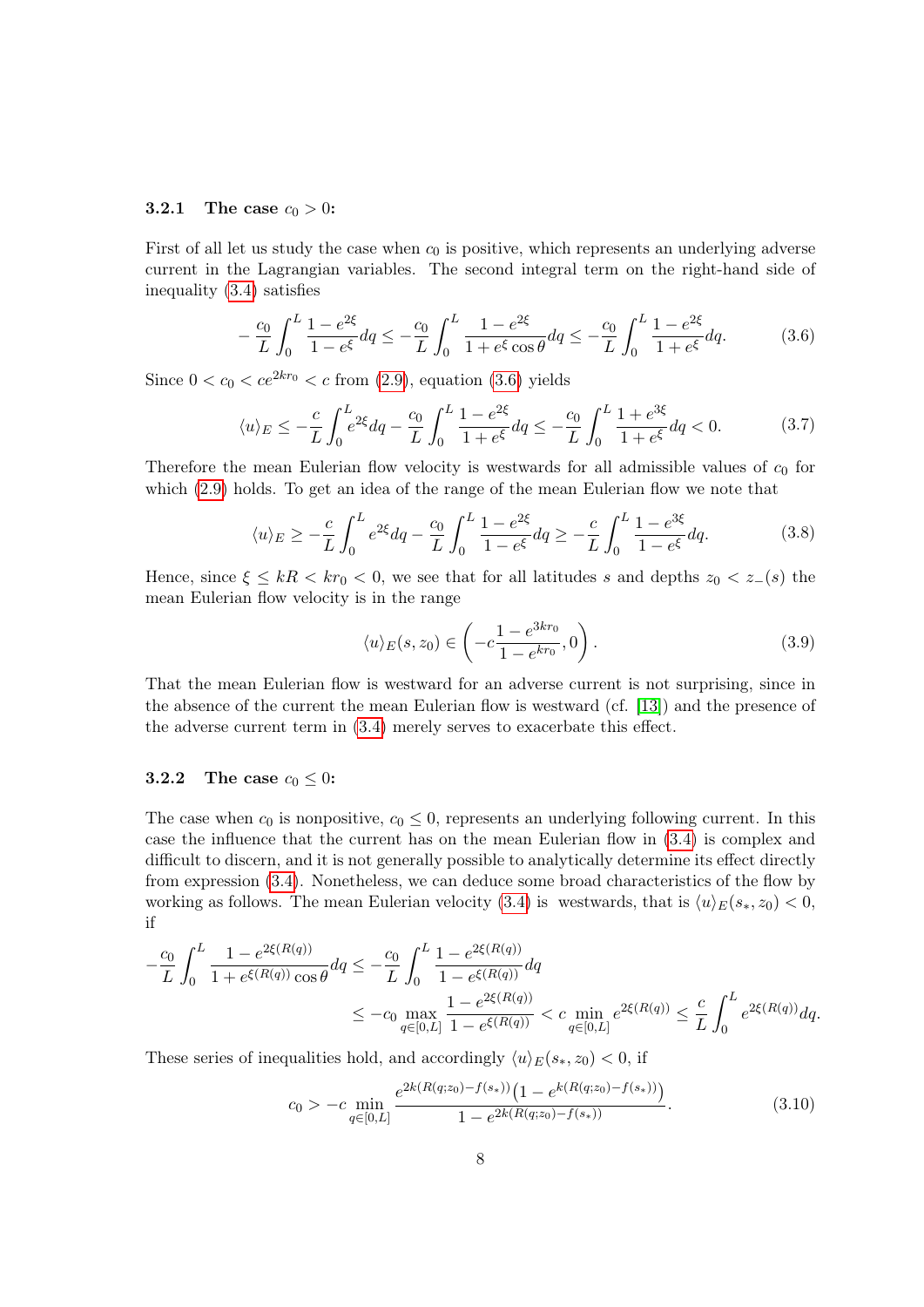We note that in the absence of an underlying current, that is when  $c_0 = 0$ , condition [\(3.10\)](#page-8-1) always holds and so the resulting mean Eulerian velocity is always in the westerly direction, an observation which accords with [\[13\]](#page-11-12). The mean Eulerian flow  $(3.4)$  is eastwards,  $\langle u \rangle_E(s_*, z_0) > 0$ , if

$$
-\frac{c_0}{L} \int_0^L \frac{1 - e^{2\xi(R(q))}}{1 + e^{\xi(R(q))}\cos\theta} dq \ge -\frac{c_0}{L} \int_0^L \frac{1 - e^{2\xi(R(q))}}{1 + e^{\xi(R(q))}} dq
$$
  

$$
\ge -c_0 \min_{q \in [0,L]} \frac{1 - e^{2\xi(R(q))}}{1 + e^{\xi(R(q))}} > c \max_{q \in [0,L]} e^{2\xi(R(q))} \ge \frac{c}{L} \int_0^L e^{2\xi(R(q))} dq.
$$

These inequalities hold, and hence  $\langle u \rangle_E(s_*, z_0) > 0$ , if

<span id="page-9-0"></span>
$$
c_0 < -c \max_{q \in [0,L]} \frac{e^{2k(R(q;z_0) - f(s_*))} \left(1 + e^{k(R(q;z_0) - f(s_*))}\right)}{1 - e^{2k(R(q;z_0) - f(s_*))}}.
$$
\n(3.11)

### 3.3 Stokes drift

The Stokes drift (or mean Stokes) velocity  $U^S(z_0)$  is defined (cf. [\[1,](#page-11-4) [13,](#page-11-12) [31,](#page-12-5) [32,](#page-13-2) [37,](#page-13-3) [39\]](#page-13-0)) by the relation

$$
\langle u \rangle_L(z_0) = \langle u \rangle_E(z_0) + U^S(z_0).
$$

We derive an expression for the Stokes drift by computing

$$
U^{S} = \langle u \rangle_{L} - \langle u \rangle_{E} = \frac{c}{L} \int_{0}^{L} e^{2\xi(R(q))} dq + \frac{c_{0}}{L} \int_{0}^{L} \frac{1 - e^{2\xi(R(q))}}{1 + e^{\xi(R(q))} \cos(k[q - ct])} dq - c_{0}.
$$

For an adverse current,  $c_0 \geq 0$ , it follows from [\(2.9\)](#page-5-3) that

$$
U^S = \frac{1}{L} \int_0^L \left( c e^{2\xi(R(q))} - c_0 \right) dq + \frac{c_0}{L} \int_0^L \frac{1 - e^{2\xi(R(q))}}{1 + e^{\xi(R(q))} \cos\left(k\left[q - ct\right]\right)} dq > 0.
$$

Therefore for  $c_0 \geq 0$  the Stokes drift is eastwards throughout the fluid domain. In the case a following current,  $c_0 < 0$ , the expression for Stokes drift is altogether more complicated and intractable. Nevertheless we remark that, for  $c_0 < 0$ , if the magnitude of the current is such that [\(3.11\)](#page-9-0) holds then the Stokes drift must be westwards.

### 4 Mass flux

We conclude with a brief discussion of mass-transport properties of the flow  $(2.6)$ , where we recall that  $\langle u \rangle_L$ , being the mean velocity of a marked particle, is sometimes called the mass-transport velocity. For a non-zero underlying current,  $c_0 \neq 0$ , we intuitively expect the total mass flux below the free-surface wave past a point  $x = x_0$  fixed in Eulerian coordinates to be infinite. To see this directly we compute the integral

$$
m(x_0 - ct, s) = \int_{-\infty}^{\eta(x_0 - ct, s)} u(x_0 - ct, s, z) dz.
$$
 (4.1)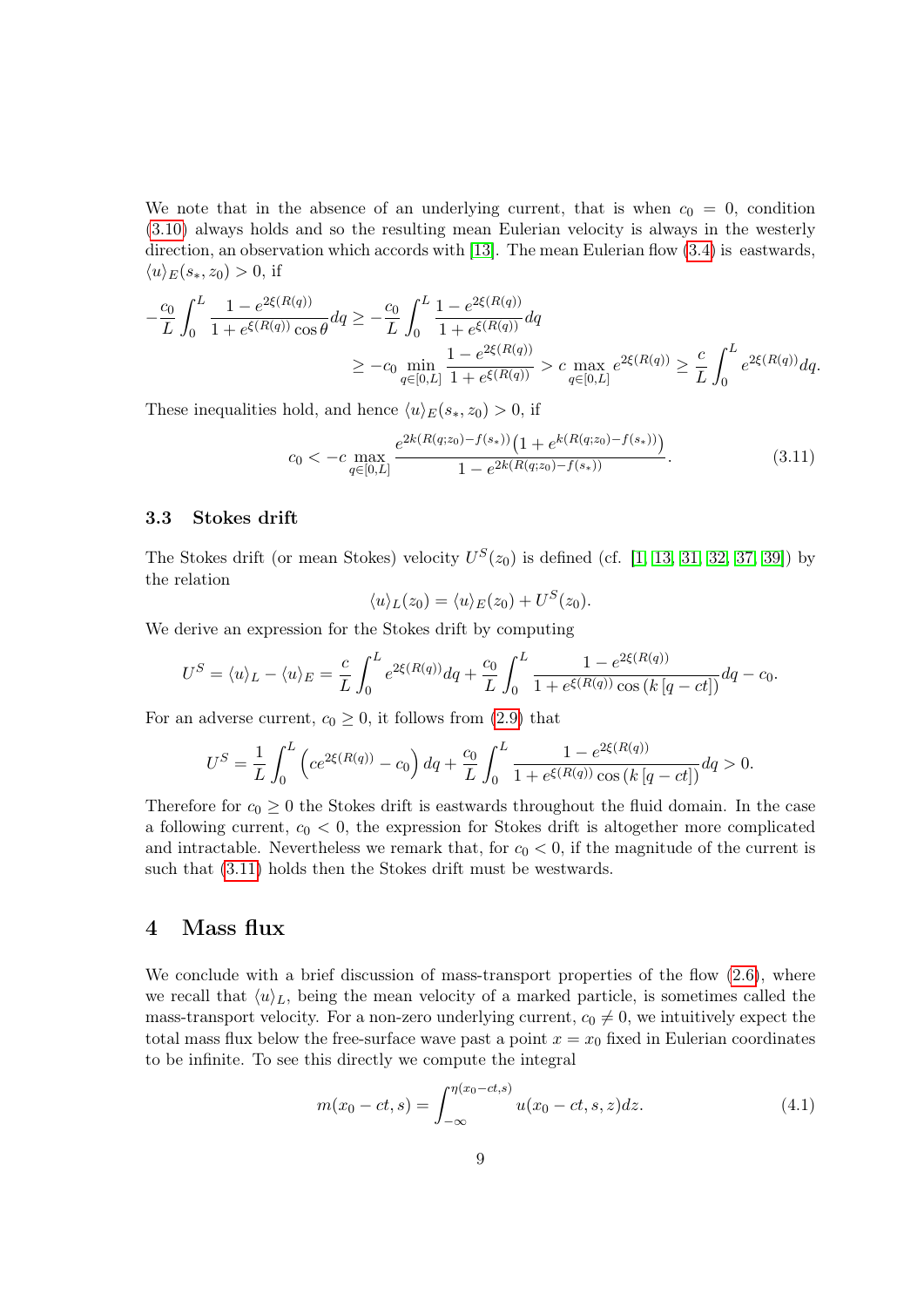In order to transform this expression in terms of the Lagrangian labelling variables we work as follows. The implicit function theorem ensures that fixing  $x = x_0$  in the expression [\(2.3a\)](#page-4-4),

$$
x_0 = q - c_0 t - \frac{1}{k} e^{\xi} \sin \theta,
$$

induces a functional relationship between q and the variables r, t. Accordingly, we denote  $q = \gamma(r, t; s_*)$  and differentiate with respect to r, yielding

$$
0 = \gamma_r - e^{\xi} \sin \theta - \gamma_r e^{\xi} \cos \theta,
$$

and so

$$
\gamma_r = \frac{e^{\xi} \sin \theta}{1 - e^{\xi} \cos \theta}.
$$

Using this expression we compute

$$
\frac{dz}{dr} = 1 + e^{\xi} \cos \theta - \gamma_r e^{\xi} \sin \theta = \frac{1 - e^{2\xi}}{1 - e^{\xi} \cos \theta},
$$

which gives

<span id="page-10-0"></span>
$$
m(x_0 - ct, s) = \int_{-\infty}^{r_0} (-c_0 + ce^{\xi} \cos \theta) \frac{dz}{dr} dr
$$
  
= 
$$
\int_{-\infty}^{r_0} (-c_0 + ce^{\xi} \cos \theta) \frac{1 - e^{2\xi}}{1 - e^{\xi} \cos \theta} dr.
$$
 (4.2)

Since the terms involving  $\xi$  decay exponentially as  $r \to -\infty$ , it can be easily seen that the expression [\(4.2\)](#page-10-0) for the total mass-flux at  $x = x_0$  is infinite. This is in stark contrast (as we would expect) to the scenario when there is no underlying current,  $c_0 = 0$ , since we deduce from [\(2.3a\)](#page-4-4) that the function  $\gamma$  is now T−periodic, and furthermore differentiating (2.3a) with respect to  $t$  yields

<span id="page-10-1"></span>
$$
\gamma_t = \frac{-ce^{\xi}\cos\theta}{1 - e^{\xi}\cos\theta}.\tag{4.3}
$$

From  $(4.2)$  and  $(4.3)$  we observe that the mass flux is given by

$$
m(x_0 - ct, s) = \int_{-\infty}^{r_0} -\gamma_t (1 - e^{2\xi}) dr,
$$

and since  $\gamma$  is T−periodic it follows immediately that the average of the mass flux over a period T is zero (cf. [\[13\]](#page-11-12) for full details). In the case where  $c_0$  is non-zero we may still deduce some interesting mass-flow properties near the free-surface. If the magnitude of the current  $c_0$  is such that

<span id="page-10-2"></span>
$$
|c_0| \le ce^{k(\tilde{r}(s_*) - f(s_*))},\tag{4.4}
$$

where the value  $\tilde{r}(s_*) < r_0(s_*)$  denotes some streamline beneath the surface, then the expression

<span id="page-10-3"></span>
$$
\tilde{m}(x_0 - ct, s) = \int_{\tilde{r}}^{r_0} (-c_0 + ce^{\xi} \cos \theta) \frac{1 - e^{2\xi}}{1 - e^{\xi} \cos \theta} dr,\tag{4.5}
$$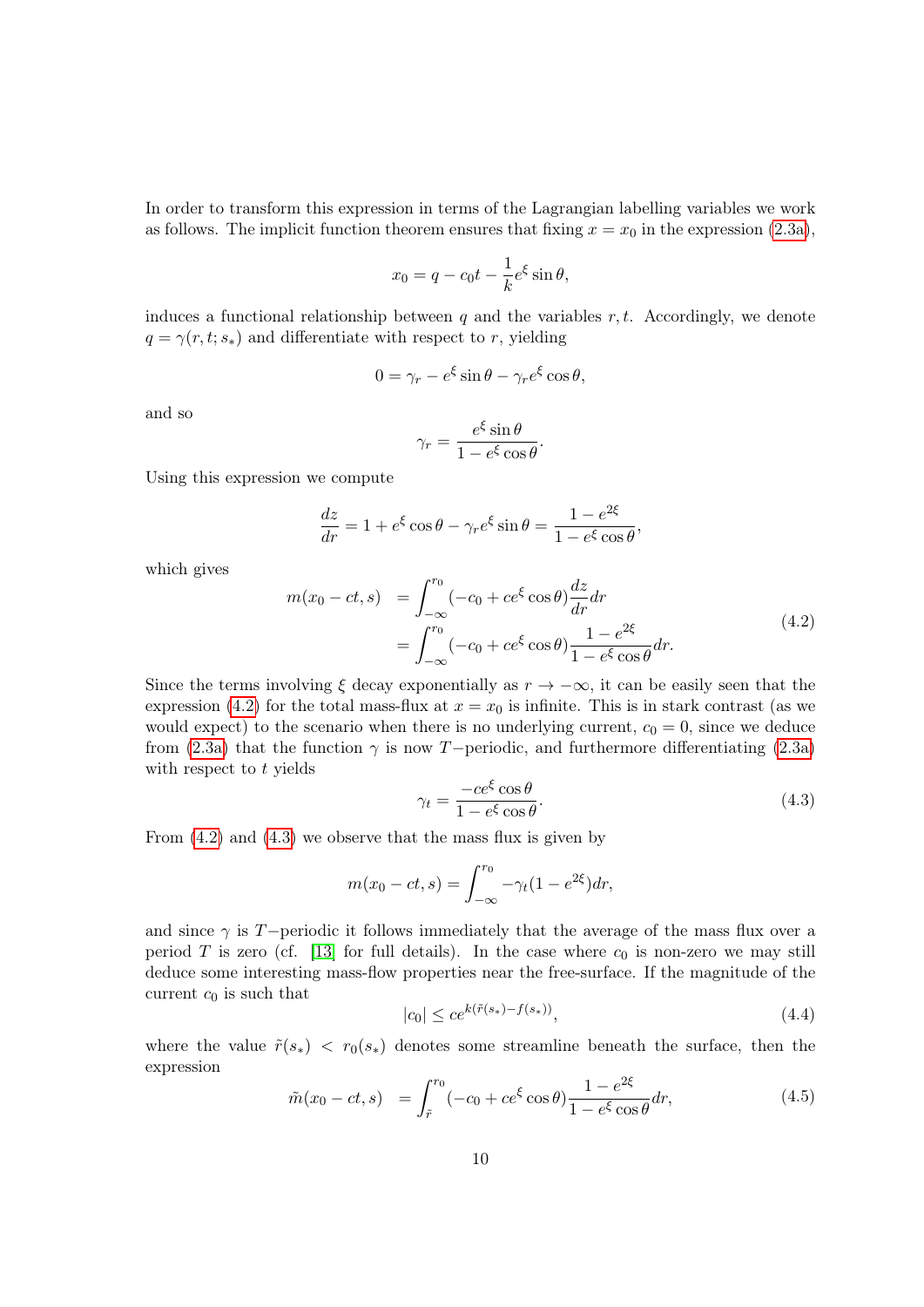implies that the mass flux between  $\tilde{r}$  and  $r_0$  is positive at the crest and negative at the trough. Therefore, for currents sufficiently small that [\(4.4\)](#page-10-2) holds, and in regions close to the surface between  $\tilde{r}$  and  $r_0$ , at the crest the mass flux [\(4.5\)](#page-10-3) is forward and at the trough the mass flux goes backward, matching the properties of the flows observed in [\[13,](#page-11-12) [32\]](#page-13-2). In the case in which  $c_0 < -ce^{k(\tilde{r}(s_*)-f(s_*))}$  the mass-flux between  $\tilde{r}$  and  $r_0$  (given by [\(4.5\)](#page-10-3)) at the crest would be forward as usual, however at the trough the mass-flux would also be forward, with this anomalous behaviour due solely to the constant underlying current.

## Acknowledgements

The authors acknowledge the support of the Science Foundation Ireland (SFI) grant 13/CDA/2117.

# References

- <span id="page-11-4"></span>[1] Andrews, D. G. and McIntyre, M. E. An exact theory of waves on a Lagrangian mean flow. J. Fluid Mech. 89 (1978), 609–646.
- <span id="page-11-6"></span>[2] BENNETT, A. Lagrangian fluid dynamics. Cambridge University Press, 2006.
- <span id="page-11-5"></span>[3] Bühler, O. Waves and Mean Flows, Cambridge University Press, Cambridge, 2009.
- <span id="page-11-7"></span>[4] Constantin, A. Edge waves along a sloping beach. J. Phys. A 34, 45 (2001), 9723–9731.
- <span id="page-11-8"></span>[5] CONSTANTIN, A. On the deep water wave motion. *J. Phys. A 34*, 7 (2001), 1405–1417.
- <span id="page-11-0"></span>[6] Constantin, A. The trajectories of particles in Stokes waves, Invent. Math. 166 (2006), 523– 535.
- <span id="page-11-1"></span>[7] Constantin, A. Nonlinear water waves with applications to wave-current interactions and tsunamis, vol. 81. SIAM, 2011.
- <span id="page-11-2"></span>[8] Constantin, A. Particle trajectories in extreme Stokes waves, IMA J. Appl. Math. 77 (2012), 293–307.
- <span id="page-11-9"></span>[9] Constantin, A. An exact solution for equatorially trapped waves. J. Geophys. Res. 117 (2012), C05029.
- <span id="page-11-10"></span>[10] Constantin, A. Some three-dimensional nonlinear Equatorial flows. J. Phys. Oceanogr. 43 (2013), 165–175.
- <span id="page-11-11"></span>[11] Constantin, A. Some nonlinear, equatorially trapped, nonhydrostatic internal geophysical waves, J. Phys. Oceanogr. 44 (2014), 781–789.
- <span id="page-11-3"></span>[12] Constantin, A., Ehrnström, M. and Villari, G. Particle trajectories in linear deep-water waves. Nonlinear Anal. Real World Appl. 9 (2008), 1336–1344.
- <span id="page-11-12"></span>[13] Constantin, A. and Germain, P. Instability of some equatorially trapped waves. J. Geophys. Res. Oceans 118 (2013) 2802–2810.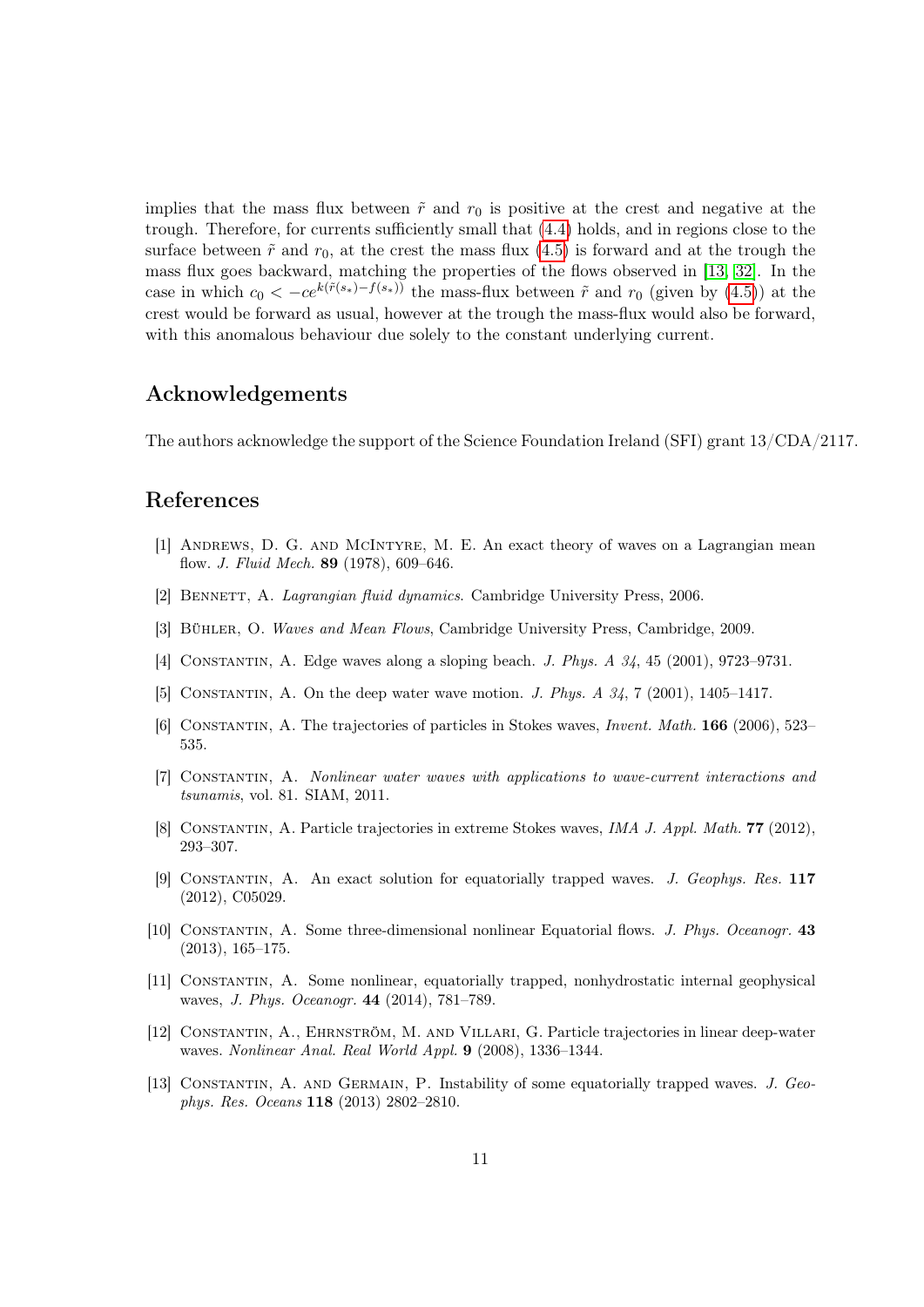- <span id="page-12-7"></span>[14] Constantin, A. and Johnson, R. S. The dynamics of waves interacting with the Equatorial Undercurrent. Geophys. Astrophys. Fluid Dyn. 109 (2015), 311–358.
- <span id="page-12-1"></span>[15] Constantin, A. and Villari, G. Particle trajectories in linear water waves. J. Math. Fluid Mech. 10 (2008), 1–18.
- <span id="page-12-8"></span>[16] CUSHMAN-ROISIN, B., AND BECKERS, J.-M. Introduction to geophysical fluid dynamics: physical and numerical aspects, vol. 101. Academic Press, 2011.
- <span id="page-12-9"></span>[17] FEDOROV, A. V., AND BROWN, J. N. Equatorial waves. In *Encyclopedia of Ocean Sciences*, J. Steele, Ed. Academic, San Diego, Calif., 2009, pp. 3679–3695.
- <span id="page-12-10"></span>[18] Gerstner, F. Theorie der Wellen samt einer daraus abgeleiteten Theorie der Deichprofile. Ann. Phys. 2 (1809), 412–445.
- <span id="page-12-11"></span>[19] Genoud, F. and Henry, D. Instability of equatorial water waves with an underlying current. J. Math. Fluid Mech. 16 (2014), 661–667.
- <span id="page-12-12"></span>[20] Henry, D. On Gerstner's water wave. Journal of Nonlinear Mathematical Physics 15, sup2 (2008), 87–95.
- <span id="page-12-2"></span>[21] Henry, D. The trajectories of particles in deep-water Stokes waves, Int. Math. Res. Not. (2006) 13. Art. ID 23405.
- <span id="page-12-3"></span>[22] Henry, D. On the deep-water Stokes flow, Int. Math. Res. Not. (2008), 7 pp..
- <span id="page-12-6"></span>[23] Henry, D. An exact solution for equatorial geophysical water waves with an underlying current. Eur. J. Mech. B Fluids 38 (2013), 18–21.
- <span id="page-12-17"></span>[24] Henry, D. Exact equatorial water waves in the f−plane. Nonl. Anal. Real World Appl. 28 (2016), 284–289.
- <span id="page-12-13"></span>[25] HENRY, D. AND HSU, H.-C. Instability of internal equatorial water waves. J. Differential Equations 258 (2015), 1015–1024.
- <span id="page-12-14"></span>[26] Henry, D. and Hsu, H.-C. Instability of equatorial water waves in the f−plane, Discrete Contin. Dyn. Syst. 35 (2015), 909–916.
- <span id="page-12-4"></span>[27] Ionescu-Kruse, D. Particle trajectories in linearized irrotational shallow water flows, J. Nonlinear Math. Phys. 15 (2008), 13–27.
- <span id="page-12-15"></span>[28] Ionescu-Kruse, D. An exact solution for geophysical edge waves in the f−plane approximation. Nonlinear Anal. Real World Appl. 24 (2015), 190–195.
- <span id="page-12-16"></span>[29] Izumo, T. The equatorial current, meridional overturning circulation, and their roles in mass and heat exchanges during the El Niño events in the tropical Pacific Ocean, Ocean Dyn., 55 (2005), 110–123.
- <span id="page-12-0"></span>[30] Johnson, R. S. A Modern Introduction to the Mathematical Theory of Water Waves, Cambridge Univ. Press, Cambridge, 1997.
- <span id="page-12-5"></span>[31] LONGUET-HIGGINS, M. S. Mass transport in water waves, *Philos. Trans. R. Soc. Lond. A* 245 (1953) 535–581.